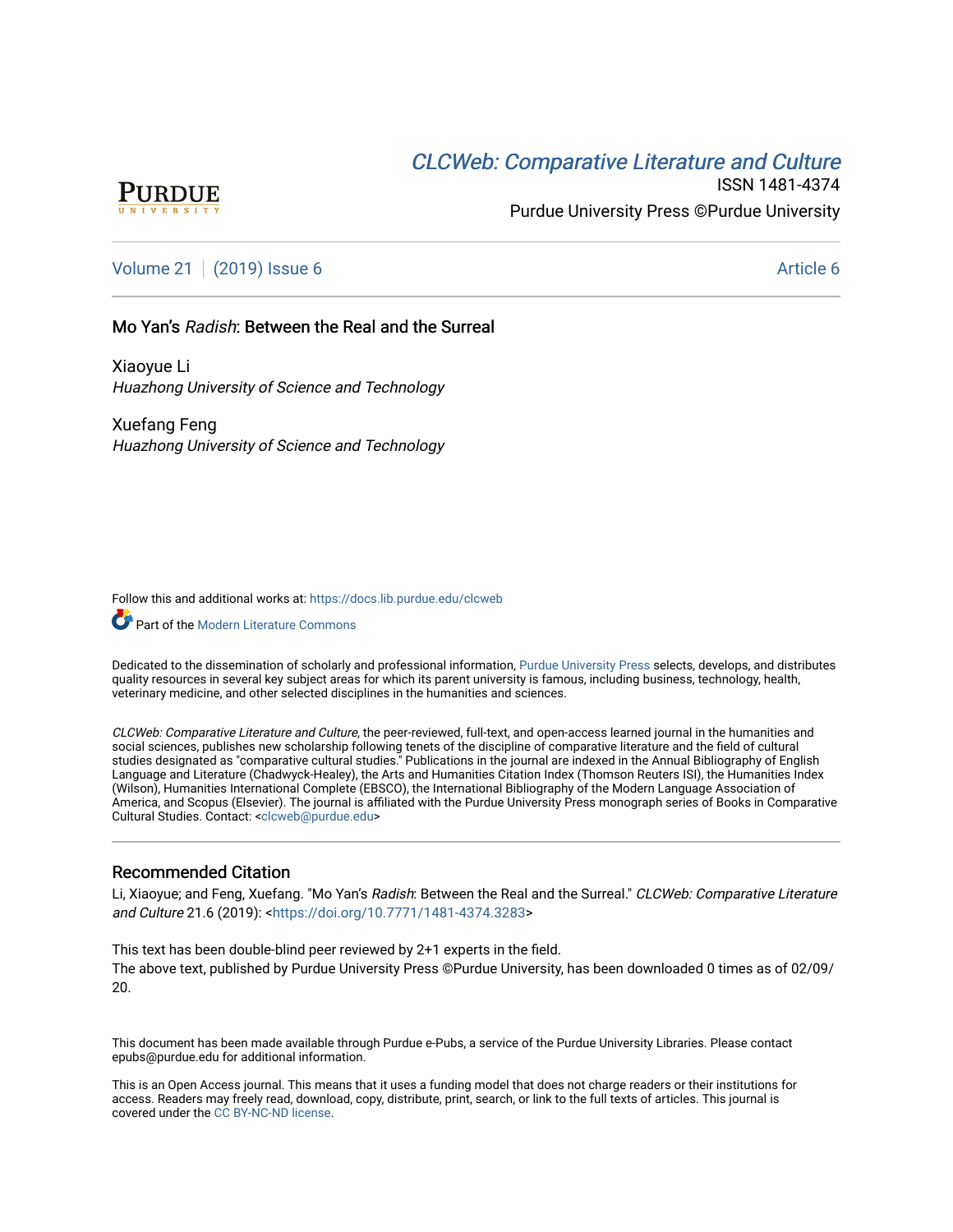**PURDUE** UNIVERSITY PRESS <[http://www.thepress.purdue.edu>](http://www.thepress.purdue.edu/)

### *CLCWeb: Comparative Literature and Culture*

ISSN 1481-4374 [<http://docs.lib.purdue.edu/clcweb>](http://docs.lib.purdue.edu/clcweb) Purdue University Press **©**Purdue University

*CLCWeb: Comparative Literature and Culture*, the peer-reviewed, full-text, and open-access learned journal in the humanities and social sciences, publishes new scholarship following tenets of the discipline of comparative literature and the field of cultural studies designated as "comparative cultural studies." In addition to the publication of articles, the journal publishes review articles of scholarly books and publishes research material in its *Library Series.*  Publications in the journal are indexed in the Annual Bibliography of English Language and Literature (Chadwyck-Healey), the Arts and Humanities Citation Index (Thomson Reuters ISI), the Humanities Index (Wilson), Humanities International Complete (EBSCO), the International Bibliography of the Modern Language Association of America, and Scopus (Elsevier). The journal is affiliated with the Purdue University Press monograph series of Books in Comparative Cultural Studies. Contact: [<clcweb@purdue.edu>](mailto:clcweb@purdue.edu)

### **Volume 21 Issue 6 (September 2019) Article 6 Xiaoyue Li and Xuefang Feng, "Mo Yan's** *Radish***: Between the Real and the Surreal"**

<http://docs.lib.purdue.edu/clcweb/vol21/iss6/6>

Contents of *CLCWeb: Comparative Literature and Culture* **21.6 (2019)** [<http://docs.lib.purdue.edu/clcweb/vol21/iss6/>](http://docs.lib.purdue.edu/clcweb/vol21/iss6/)

**Abstract:** In their article "Mo Yan's *Radish*: Between the Real and the Surreal" Xiaoyue Li and Xuefang Feng argue that *Radish*, a novella written by Nobel Prize winner Mo Yan skillfully combines realism with surrealism, the flexible swing between which is made possible by the choice of children's perspective, and the effect is too significant to be ignored. Their analysis concludes that the transparent golden radish symbolizes humanity, the lack of which projects the protagonist' sufferings, and that the surrealist description of the radish reveals the magic function of humanity in brightening up life in times of miseries.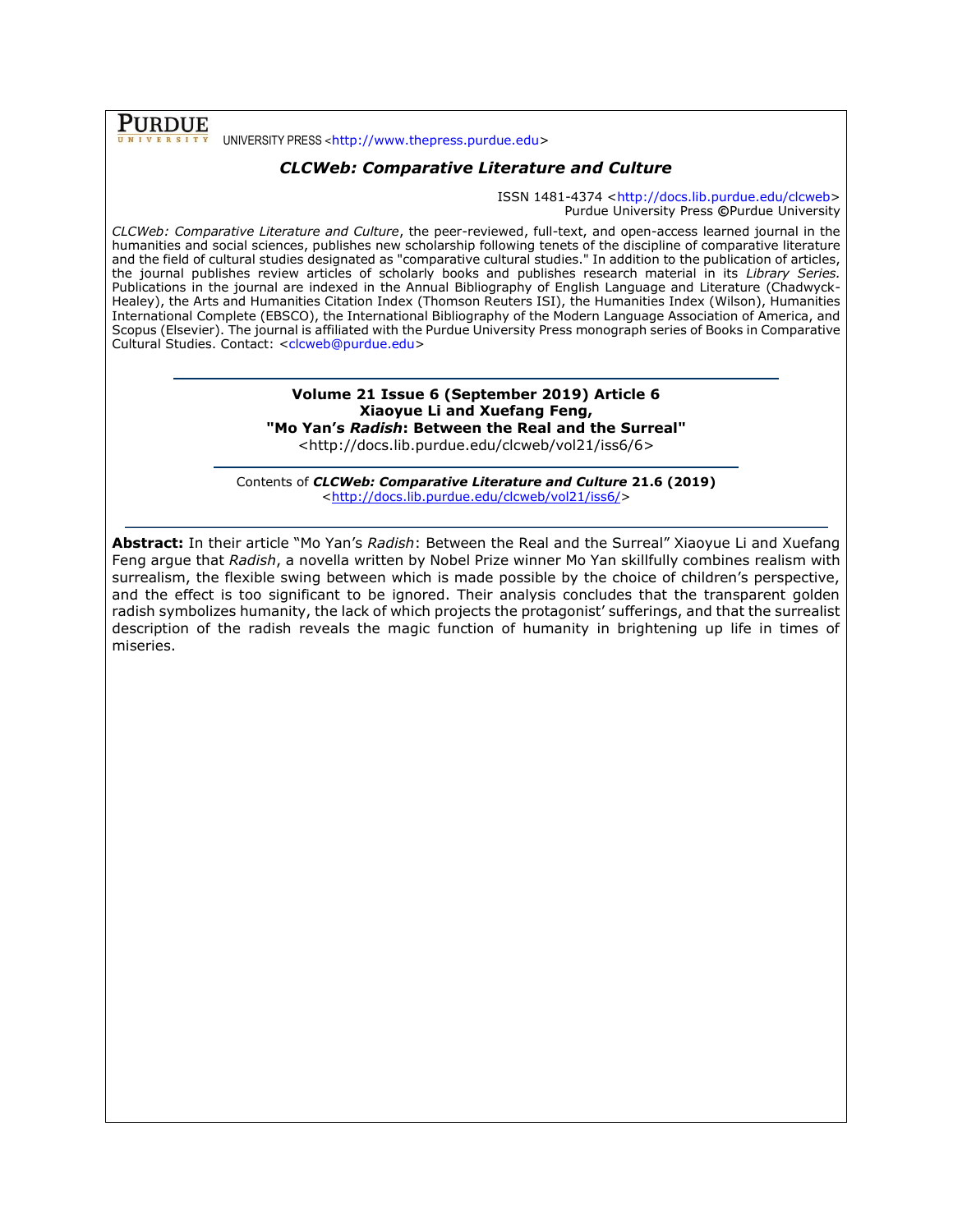### **Xiaoyue LI and Xuefang FENG**

#### **Mo Yan's** *Radish***: Between the Real and the Surreal**

Mo Yan shot to fame when he was awarded Nobel Prize of Literature in 2012, but actually his contributions were recognized by his contemporaries when *Radish* was published in the second issue of *Chinese Writer* in 1985. Some critics thought highly of the novel. Zaifu Liu, for instance, argues that "the work is terrific and really touching" ("Endless Mo Yan" 4) and believes the hero, Hei-hai, is an "unprecedented figure in China's literary world" ("Endless Mo Yan" 4). Moreover, the setting of *Radish*— Gaomi Township—has since proven foundational to Mo Yan's creative vision over the years. Gaomi Township, as Howard Goldblatt explains, is "a metaphor for China's fate" (*Books World* 261). Most of Mo Yan's novels are set in Gaomi, serving the author in a manner similar to Faulkner's Yoknapatawpha County. Gaomi Township provides the setting for both wild, imaginative adventures and historical recreations. His Gaomi literature kingdom is known for a lot of impressive figures with rich implications and local characters, from "my" grandpa, Yu Zhanao and "my" grandma, Dai Jiulian in 红高粱 (*Red Sorghum*) (1986) , a righteous yet wild anti-Japanese hero and an anti-traditional excellent woman with courage to pursue true love and made sacrifices in combating Japanese aggressors to Shangguan Lu in 丰乳肥臀 (*Big Breast and Wide Hips*) (1996) , a powerful maternal figure leading her family to endure all kinds of hardship in the war-torn and destitute place despite her own suffering of being forced to give birth to a male heir for her sterile husband; from Luo Xiaotong in 四十一炮 (*Pow*) (2003), a mentally sick

kid with malformed values and strong desire for meat to Hei-hai in 透明的红萝卜 (*Radish*), a silent child who still survived tenaciously after going through a series of hardships. In Mo Yan's novels, it is always not hard to find the traces of children or wonderful descriptions from the perspective of children. Wenying Zhang states that in Mo Yan's works, "children are almost indispensable" (孩子几乎是不可缺少的 "Children's Pure World" [70]). In children's young and pure mind, the first impression is always new and strong. Moreover, what they perceive is the adult world in which they prematurely intervene. There are life and death they do not understand yet. However, the worse they understand, the stronger the temptation of perception would be.

*Radish* was published in the mid-1980s when modernism was embraced by China's literary world. The trend of writing in this period was not to reproduce life, but to go deep into the psychological state of the characters and demonstrate the repression and distortions brought to them by miserable lives. During this period, Chinese writers imitated various forms of Western modernism, including surrealism, expressionism, stream of consciousness, magic realism, and black humor. For example, Mo Yan acknowledges William Faulkner's impact on his work, but he does not simply imitate Faulkner. In the view of M. Thomas Inge, Mo Yan's style is "convoluted, as in the flow of stream of consciousness. Mo Yan' s imagery is rich and threatens to drown the reader in its profuseness, and the text reflects a surrealistic vision that uses concrete details from the exterior world at the same time that it leads us into the inner reality of emotional confusion and anxiety" ("Mo Yan" 18). Robert Con Davis-Undiano further argues, "The western active appreciation of Mo Yan signals a western openness to Chinese literature and a deepening engagement with Chinese culture" ("A Westerner's Reflection" 21).

Hei-hai, the main character in Radish, illustrates Mo Yan's combination of realism and surrealism. In reality, Hei-hai is an honest and silent ten-year-old boy suffering from the bullying and abuse of his step-mother who even sends him to work in a flood gate construction site where he endures the oppression from other adults, especially the Director Liu and the young blacksmith. The misfortune he has gone through in childhood makes him feel lonely, insecure, stubborn and unwilling to communicate with others. Hei-hai's life is a hard one. In addition to the abuse he receives from adults in the commune, his mother has died and his father has left for Northwest China. Moreover, food is scarce. Thanks to the help of a kind-hearted girl, Juzi, and her lover, the mason, Hei-hai gradually feels the warmth of the real human world. Juzi offers assistance to Hei-hai on the construction site and is also the first person except Hei-hai's father to give him love and care. In Hei-hai's mind, Juzi is like a mother. But because of the abuse of his stepmother in real life, he begins to doubt the concept of mother and his attachment to Juzi changes into a kind of complicated and hazy love. The handsome young mason has black eyebrows and white teeth and heartily sympathizes with Hei-hai. Guangwei Cheng points out, "the focus of the novel apparently is not on describing this mundane life story. It exaggerates and enlarges the mysterious senses of Hei-hai, and then a Chinese village picture that has been extremely beautiful in hard times is displayed to us by the juvenile" (小说重心显然不想叙述这凡俗的人生故事,而是对黑孩奇异感官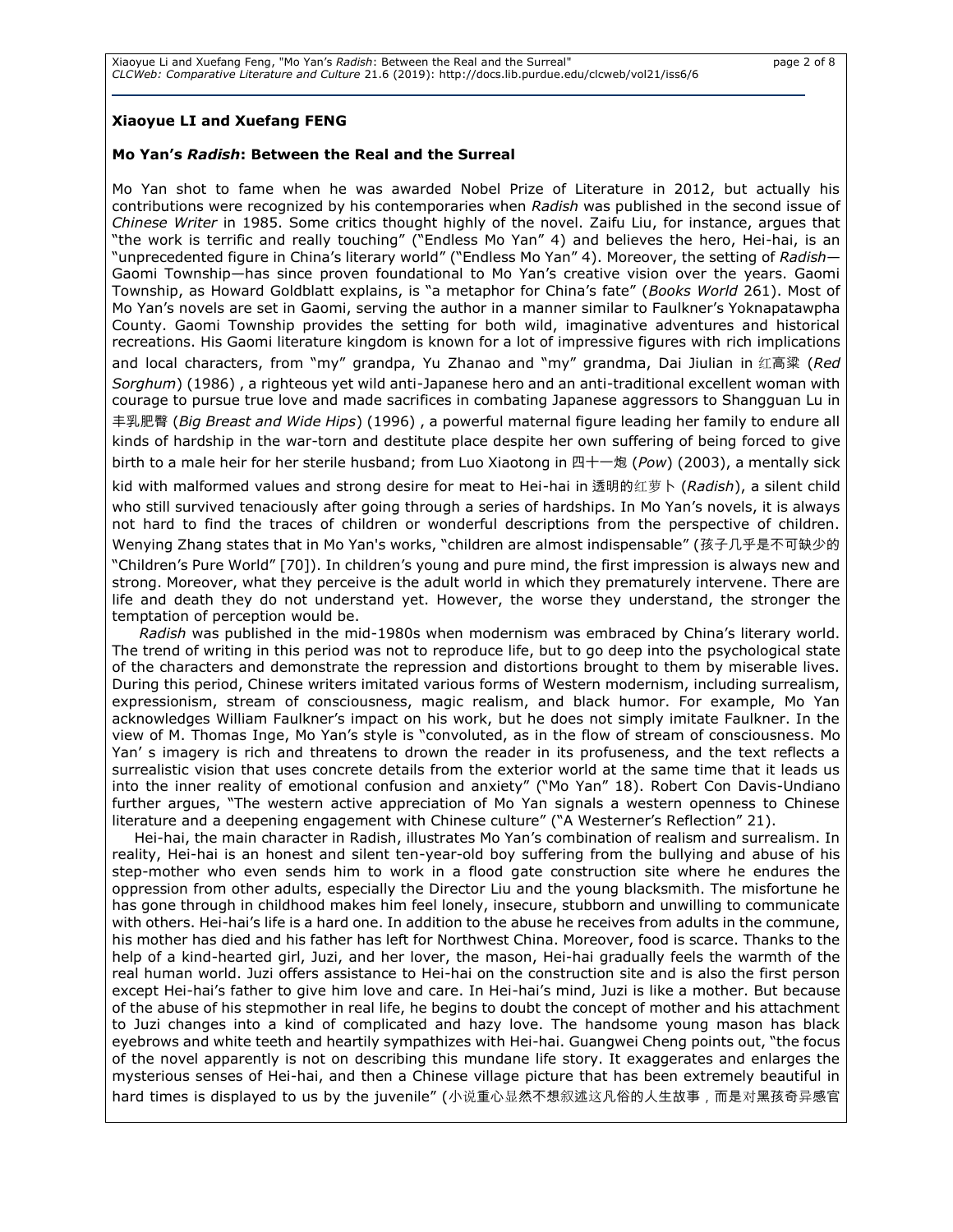Xiaoyue Li and Xuefang Feng, "Mo Yan's Radish: Between the Real and the Surreal" **page 3 of 8** page 3 of 8 *CLCWeb: Comparative Literature and Culture* 21.6 (2019): http://docs.lib.purdue.edu/clcweb/vol21/iss6/6

作魔幻现实主义式的夸张放大,于是一幅辛苦年代被极尽溢美的中国乡村图画经这位少年之妙手搬到我们面前. ["Upside-down village" [16]). Having lived long in an indifferent world, Hei-hai becomes terrified to the real world and starts to seek comfort in a fairy world: the train is a one-eyed monster running at a crouch, faster than a horse and the radish is glittering and transparent, exquisitely limpid. He is endowed with powerful senses of touch, hearing and smell and has strong links with nature, which adds some radiance and spirituality to his impoverished life. He struggles to live and reduce his pain in real life through fabricating an imaginary and pure world for himself.

Hei-hai's experience reflects Mo Yan's own childhood. In 1967 when Mo Yan was 12, he worked in a water conservancy site to support his family. Driven by intolerable hunger, he stole a radish from the production team. He was spotted and escorted to the criticism session. After coming back home, he was beaten hard by his father. The painful childhood memory inspired him in the creation of Radish. Mo Yan's tortuous early life in Gaomi Township has been offering him continuous supply of nutrients for his literature creation. Since then, a splendid Gaomi Literature Kingdom has taken shape and built on itself in a series of excellent works eulogizing the perseverance, tenacity and endurance of the locals in tough times.

In Radish, Mo Yan endowed Hei-hai with acute sensory system and colorful internal world. This little boy seems to have been looking for something in his fairy tale world. As Harper Lee states in her book To Kill a Mockingbird, "People generally see what they look for, and hear what they listen for" (17). What, then, does Hei-hai look for? I'm convinced that reading Radish from a child's perspective—the perspective of Hei-hai—helps illustrate Mo Yan's intentions within the novel. This article explores the real and surreal world Hei-hai sees and analyzes Mo Yan's distinct combination of realism and surrealism. The novel is titled Radish which is by no means an ordinary radish. Qinghua Zhang believes that "it is a metaphor for sexual abilities that suddenly swelled in the subconscious of adolescent, Hei-hai. This ability later disappeared due to two different advantages (repression and castration) of two adult males—the mason and the blacksmith, leaving unutterable depression and jealousy" (红萝卜是少年"黑孩

"潜意识中突然膨胀起来的性能力的隐喻, 这能力后来由于两个成年男性——"小石匠"和"小铁匠"的两种不同的优势 (压

抑和去势 )而消失,留下了难言的抑郁和怅惘["limitation of narration" [61]). Radish means something special

to Hei-hai and there are many surrealistic descriptions about the transparent radish: "A soft blue-green light suffused the sleek surface of the anvil, on which rested a golden radish. In shape and size it was like a pear, though it had a long tail, every fiber of which was a strand of golden wool. Glittering and transparent, exquisitely limpid, its golden skin revealed a swirling silvery liquid inside" (Mo Yan, Radish 588). All other quotes from this work are from the same source). The illusion of this beautiful transparent golden radish appears in front of Hei-hai when he feels the rare happiness in the real world. He stretches out his hands to grasp the radish, but the young smith races up and snatches up the radish before him. So this article also analyzes the symbolic meaning of the radish to Hei-hai, which can be conducive to finding out the links between Hei-hai and the radish.

Realism was prevalent in Europe in the nineteenth century. *Scarlet and Black* (1830) by Stendhal; *The Human Comedy* (1841) by Balzac; *Boule de Suif* (1880) by Maupassant; and *Oliver Twist* (1838) by Dickens are magnum opuses of realism. These authors reveal the moral truth of society and how it distorts and destroys the younger generation. These novels also highlight the antagonism between young people and society through the protagonists' experiences. The protagonists have two choices: to conform or to be crushed. Realist novels intend to reflect reality from multiple angles, from the most real and common daily life to the fate of a person; from the great social and historical changes to the emotional world and psychological secrets of the heroes involved in the social whirlpool. On the contrary, surrealists regard the surreal and super-sensible dreams and illusion as the source of literary and artistic creation. They reckon that only the unconscious world beyond reality can get rid of all the shackles and reveal the objective facts in the most authentic way. As a literary and artistic school originated in France, surrealism was warmly embraced by the European literature and art circles from the 1920s to the 1930s. According to André Breton's interpretation, "surrealism" means "purely spiritual unconsciousness" (Manifestoes 26) which is not subject to any control, and can avoid any consideration of aesthetics. Surrealists advocate the real unity between external reality (material reality and real world) and inner reality (psychological reality and dream world) and believe that dream can be used to solve the main problems of life in the harsh world. Therefore the surrealists respect dream and consider it the best way to create magic. Dreams can give full play to imagination because it is exempt from the control of logic, consciousness, time and space. A surreal literature book Connected Container written by Breton interlinked the dream and reality and achieved the surreal magical effect.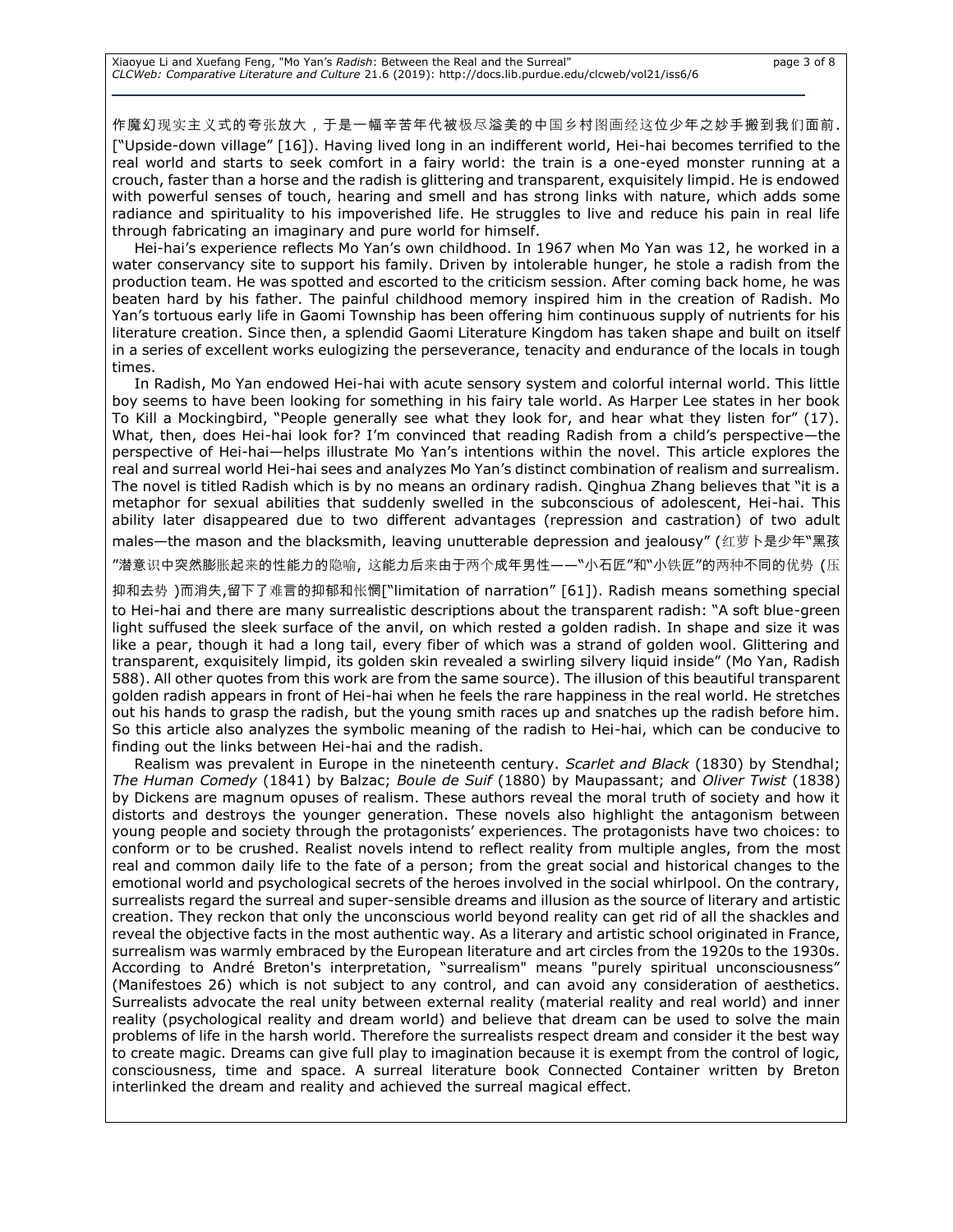Xiaoyue Li and Xuefang Feng, "Mo Yan's Radish: Between the Real and the Surreal" **page 4 of 8** page 4 of 8 *CLCWeb: Comparative Literature and Culture* 21.6 (2019): http://docs.lib.purdue.edu/clcweb/vol21/iss6/6

The influence of modernism is obvious in Radish as it not only abounds with skillful use of rhetoric devices such as metaphor, irony, and overstatement, but also vividly embellishes the psychological world of Hei-hai through imagination and dream. The flexible conversion between realism and surrealism not only creates a sense of mystery but also highlights the suffering of Hei-hai and the power of life. Every time when Hei-hai indulges in the happy fairy tale world, he is awakened by sharp words from the adult world. The fairy tale world and the adult world appear and confront alternately. When readers feel amazed at the fantastic scene in Hei-hai's eyes and minds, all of a sudden, some harsh sounds and actions from the real word pull them back to reality. They seem to have entered into the inner world of Hei-hai when reading the novel, shuttling between illusion and reality. Such a frequent conversion between these two worlds gives readers more authentic feeling about Hei-hai's hardships and arouses great sympathy and admiration for this child who bears huge physical and mental pressure but never gives up hope for life.

He heard music like birdsong and the chirps of autumn insects from the jute field. The retreating mist seemed to thunder as it caromed off jute leaves and both deep red and light green stalks. The sound of grasshoppers rubbing legs against fore wings was like a train crossing an iron bridge. He'd once seen a train in a dream, a one-eyed monster running at a crouch, faster than a horse. The train had just stood up in his dream when he was awakened by a swat from his stepmother's hearth broom." (Mo Yan, Radish 134)

The sounds of birds, insects, retreating mist and grasshoppers seem to be amplified in Hei-hai's ears. It is nature's chorus which can only be heard and appreciated by this magic boy. A sound like a crossing train triggers a dream about train. He has never seen a train with his own eyes before, but he imagines it as a one-eye monster running faster than horses. He could imagine more, but the swat from his stepmother pulls him back to reality.

A strange sound drifted over from the river, thin and faint, like nibbling fishes, now near, now far. Straining to capture it with both eyes and ears, he saw a bright gassy cloud rising over the river, which seemed to capture the oscillating hum within. His cheeks grew ruddy and an affecting smile gathered at the corners of his mouth. He had long forgotten where he was sitting and what he was doing, as if the arm that moved up and down belonged to someone else. (Mo Yan, Radish 194)

An affecting smile only appears when Hei-hai indulges in his imaginary world. But still, he is forced to come back to the real world because of the pain of smashing on his finger. He is not screaming or shouting like a normal child of ten; instead, he just utters a sound, something between a moan and a sigh. The pain from Hei-hai's fingers, though slight to him, still pulls him back to cold reality.

In surrealism, dream and illusion are effective tools to convey desires, the dominant force in the material reality, and psychological reality. In the real world, Hei-hai is longing for care. All wonderful things in his created fantasy world express his desires, especially the transparent radish. However, everything beautiful in the illusory world exists briefly and is eventually interrupted and broken by the brutal reality. The constant crisscrossing of real and surreal spaces creates a mysterious figure, and increases our understanding of Hei-hai's suffering and perseverance in the real world.

In Radish, Mo Yan adopts a realistic writing method to describe the suffering and hardships Hei-hai has gone through in the real world. Hei-hai's constant struggle shows that he is tenacious and strongwilled. At the beginning of the novel, there is a brief description of Hei-hai:

A boy of ten or so stood in a corner. He was barefoot and stripped to the waist, wearing only a pair of long, baggy, green striped white shorts that were stained by grass and dried blood. The shorts ended at his knees, above calves shiny with scars. He had a big head and a skinny neck that seemed in danger of snapping from the load it carried." (Mo Yan, Radish 35)

Standing alone in a corner conveys a sense of loneliness and isolation and the boy's ragged clothes show that he is poorly cared for by his family. The shiny scars on the calves demonstrate suffering and abuse. His big head and skinny neck speak of malnutrition. The overall impression is one of tragedy.

Hei-hai suffers from material scarcity and abuse from his family, especially his step-mother. This abuse, however, is not limited to his family; the entire adult world, particularly a young blacksmith, preys on the boy. The blacksmith constantly curses at the boy, forcing him to pick up hot chisels and steal food—most notably sweet potatoes and radishes. Again, this description is rooted in Mo Yan's memories of his own childhood. Born in the era of material deprivation, Mo Yan once said the deepest memory left by that era is hunger. In order to have a full meal, Hei-hai works as a laborer at the floodgate and bears the burden of the family —a heavy weight for a ten-year-old boy. Severe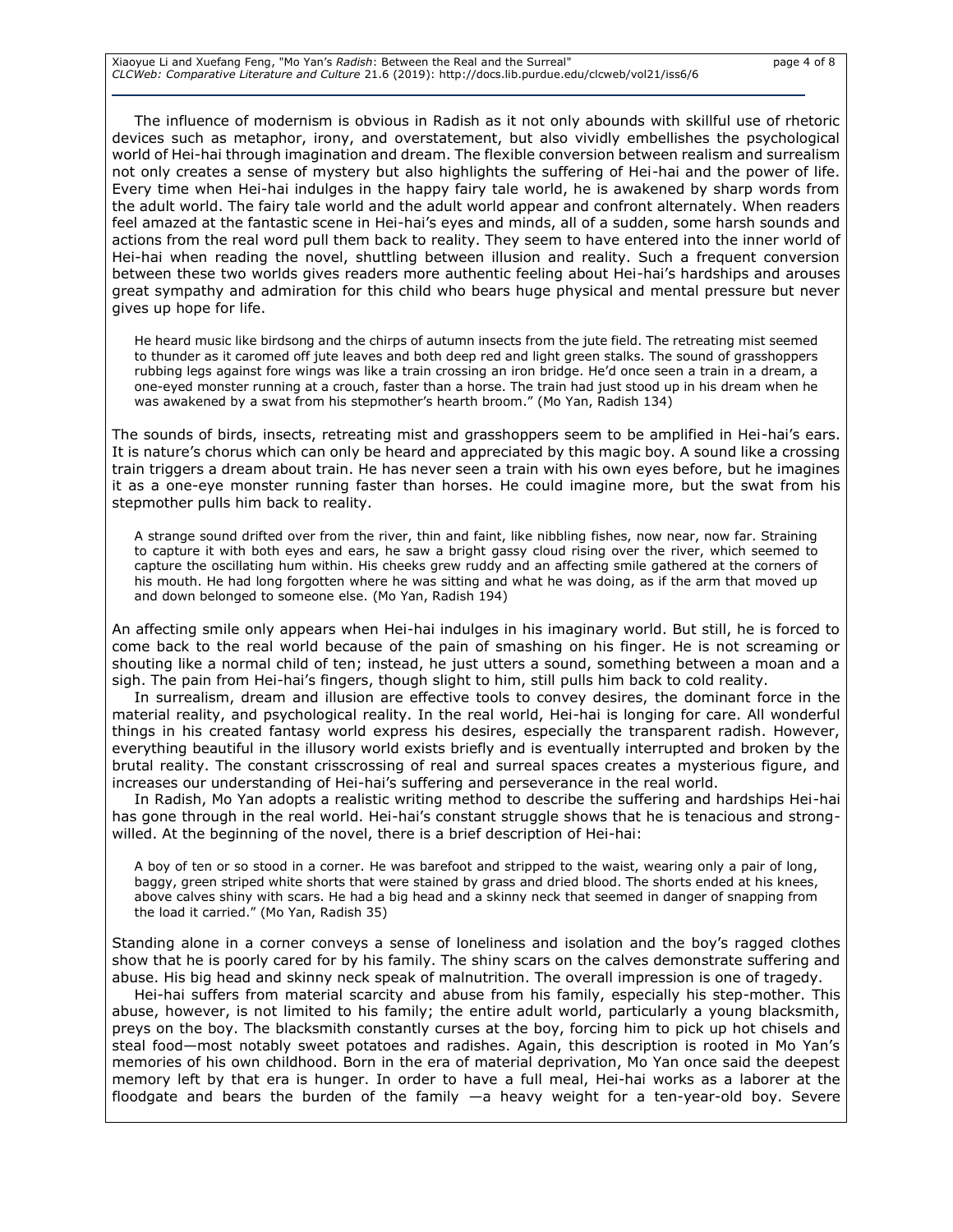malnutrition leads to his skinny body. When his father leaves, Hei-hai feels insecure; he has lost the only person in the family who cares about him. The novel rarely talks about Hei-hai's father, nor does it pay much attention to the feelings of loss that might be expected in a boy as young as Hei-hai.

The novel's silence regarding Hei-hai's father may suggest that the boy does not care. However, this is not the case. At the end of the novel, Hei-hai is caught digging up half of the radishes, and the brigade commander asks Hei-hai "What's your father's name?" (Mo Yan, Radish 853) Two lines of tears rolled down Hei-hai's face. Hei-hai has already suffered much: his finger has been smashed by a hammer and his hand has been scalded by a hot chisel. He is a tough boy. But this question brings tears. It touches the weakest place of Hei-hai's heart. He wishes his father were there taking care of him and accompanying him in those hard times. The novel contrasts Hei-hai's appearance before his father leaves to his current look: "He'd been younger then, of, course, and had had a lot more meat on his bones. His father hadn't left for the north-east and his stepmother hadn't started drinking." (Mo Yan, Radish 95). Before his father leaves, the family can be seen as a normal one and Hei-hai looks healthier despite food scarcity. However, the family falls apart after his father leaves. His stepmother becomes an alcoholic. Every time she gets drunk, she begins to beat, pinch and bite Hei-hai.

His father's absence leaves Hei-hai open to mockery and physical abuse, particularly from his alcoholic stepmother. Domestic violence from Hei-hai's stepmother hurts him both physically and mentally, intensifying his sense of loneliness and insecurity and leading to his introverted personality. Facing all the difficulties in life, Hei-hai gradually becomes indifferent to them as if he cannot feel the pain. Meanwhile, the misery of life and the indifference and bullying from some adult neighbors make him feel insecure and terrified to the real world. He consciously isolates himself from everything in the outside world. Here are some descriptions about the mockery from the local village officials: When the production team leader' gaze falls on Hei-hai standing in a corner, he says: "I see you're still with us, Hei-hai, you little shit! I thought you'd gone down to meet the king of Hell." (Mo Yan, Radish 44). The director Liu thundered to Hei-hai: "If I catch you loafing on the job, I'll cut your ear off as a snack to go with my drink" (Mo Yan, Radish 157). But when the director looks at the bare back of Hei-hai, the kindness of humanity buried in the deep heart is triggered and he could not help but care about him although in an insufficient way. He asks Hei-hai to tell his stepmother to give him a shirt and calls him poor little beggar, which shows that although the leader says some vicious words to Hei-hai, he still feels sympathy for him. In fact, Mo Yan provides several descriptions of people's hidden concern about Hei-hai. When Hei-hai smashed his finger with a hammer, "the other women stopped what they were doing to cast misty looks their way. Silence lay over the rock pile. The women's faces wore dreary looks, like barren soil in which nothing grew. After a long moment of indecision they went back to work, as if waking from a dream, the monotonous sound of metal on stone creating an aura of resignation" (Mo Yan, Radish 208). The change from movement to silence and to movement again reflects the pity those women show for Hei-hai. However, in such tough times, they are not capable of assisting this child to change his miserable life. The only thing they can do is utter a helpless sigh in their heart. Similarly, the old blacksmith seems indifferent but still tells Hei-hai how to pump the bellows. Mo Yan is trying to create a world that seems cruel and dark but where there is still warmth of humanity featuring the kindness and direct care to Hei-hai from the beautiful girl, Juzi and the handsome young mason, sympathy from the team leader and those women laborers and the assistance from the old blacksmith.

Silent as Hei-hai is, he would still respond to the kindness from others with his flexible ears and black eyes. He first feels the goodwill from the mason when the mason asks him whether he is cold. Living in the family with no care and love for a long time, Hei-hai is in difficulty distinguishing whether it is care for him. And the long-term isolation deprives him of his ability to communicate with others. He doesn't know how to respond but gapes at him. He wiggles his ears like a bunny rabbit and gazes at her smooth, round chin when Juzi asks about the scars on his back. He acknowledges her attention with an occasional glance. His ears flaps like fans when Juzi brings him two corn buns and he keeps his eyes on her as he bites into the buns and chews. Here is another description which shows the important places of Juzi and the mason in Hei-hai's heart: "Everyone at the worksite was calling him Hei-hai- Dark BOY and he ignored them all, wouldn't even look them in the eye. Only when Juzi or the mason spoke to him would he respond with his eyes" (Mo Yan, Radish 243). After all, Hei-hai is a child of only ten who desires care and love. The presence of Juzi and the mason and their care for him bring light to Hei-hai's dark life.

There clearly exist two different worlds in Mo Yan's Radish: the realistic world and the surreal world. Radish is realistic, including childhood memories, home life, the distress and conflict brought to people by change of the times; and it is also surreal because of the mysterious and legendary colors of the characters. The realistic content and illusory aspect are fused and intertwined, making the novel unpredictable, unrestrained and flowing when a child hero reveals the world he sees and perceives to the readers. In the works of Mo Yan, children are almost indispensable figures. As their life vitality is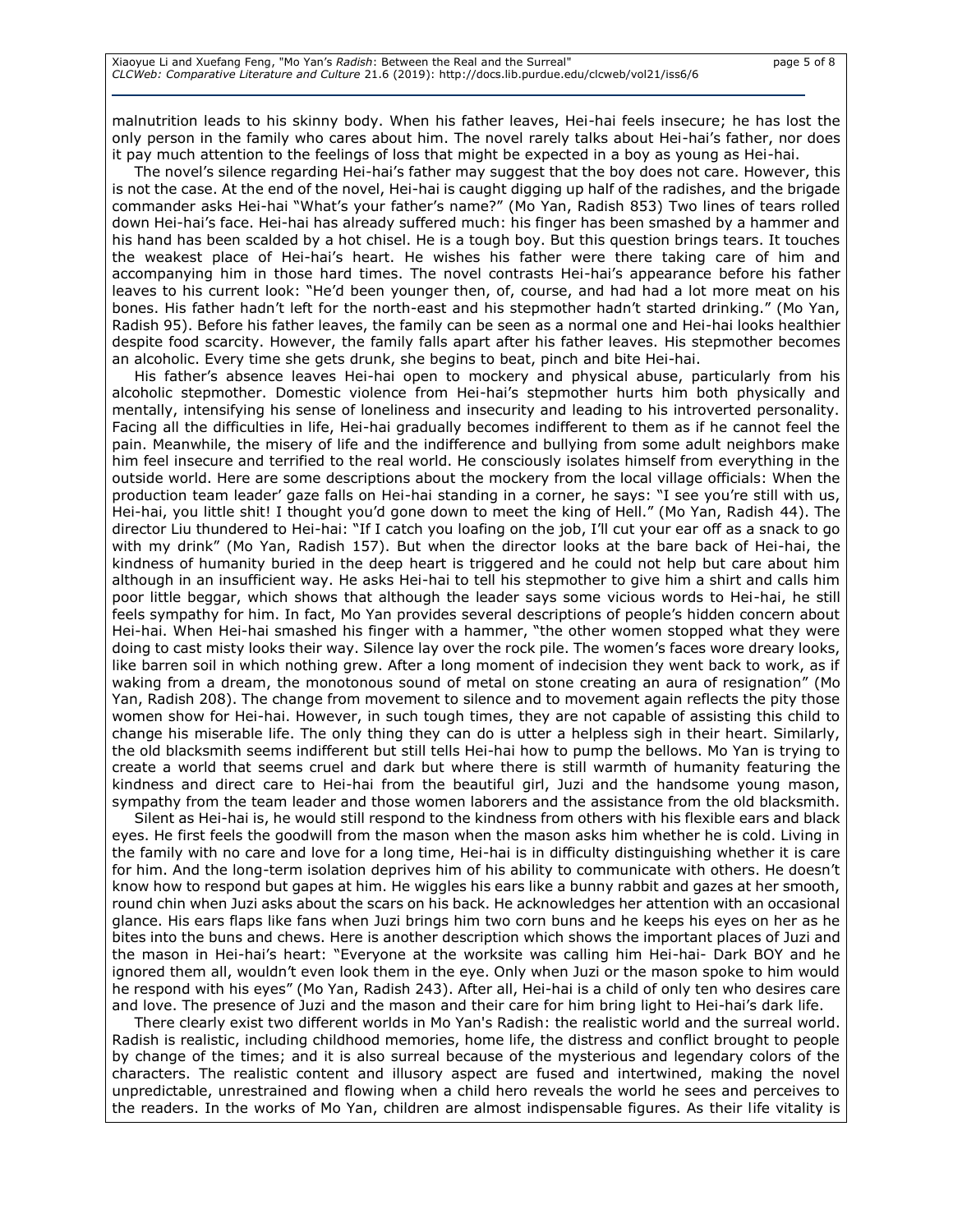Xiaoyue Li and Xuefang Feng, "Mo Yan's Radish: Between the Real and the Surreal" **page 6 of 8** page 6 of 8 *CLCWeb: Comparative Literature and Culture* 21.6 (2019): http://docs.lib.purdue.edu/clcweb/vol21/iss6/6

severely suppressed, their sensory system is extremely developed with sharp and abnormal sense organs. Wenying Zhang states that "these little boys are not yet mature both physically and mentally and they are not qualified to enjoy the rights of adults, but must first bear the pain of survival, hunger and panic which contain vitality" (这些小男孩无论是生理上还是心理上都尚未成熟,他们没有资格享受成人的权利,

却必须首先承受生存的痛 苦、饥饿与恐慌对生命力的遏制["Children's perspective"[70]). They become little elves in the harsh environment and show their tenacity in a variety of ways. Juvenile Jing Gangzhuan has a magical sense of smell, Hei-hai has a strong sense of hearing and Wang Shijin is endowed with unprecedented red ears. All of their distinctive traits and what they have seen, heard and felt have created a surreal world within their tough lives. Lijun Wang argues that "In the narrative text constructed from the perspective of children, the narrator is usually undertaken by a child and enters the narrative

system with a child's way of thinking and behavior" (在从孩子视角构建的叙事中, 叙事者通常由孩子承担, 他

们用孩子的思想和行为进入叙事体系["Children's Perspective" [99]). Narrative from children's perspective tends to be more real and is often filled with fantasy colors. Children can give full play to their imagination and create fantasies.

In Radish, Mo Yan chooses to tell the story from the perspective of the hero, Hei-hai and shows us the inner world of this child and his shift at psychological level. As a child, Hei-hai watches everything around him with a child's eyes. The music of birds and insects in the deep autumn, the strange sound over the river like nibbling fishes, the glittering, golden and transparent radish are seen and felt by Heihai, taking on a magnificent artistic aspect. Mo Yan is skilled at describing feelings and thinks highly of the feelings and psychology of his characters. Hei-hai becomes silent and closes his heart to the indifferent real world after long enduring the abuse from his stepmother and the adult world. But he is endowed with acute sensory abilities and has a close connection with nature which brings him comfort. Hei-hai's suffering in the real world and his struggle to find dignity and happiness in his imaginary world are conveyed through a close description of Hei-hai's feelings. "That dark-skinned boy with the superhuman ability to suffer and a superhuman degree of sensitivity represents the soul of my entire fictional output. Not one of all the fictional characters I've created since then is as close to my soul as he is" ("Storytellers: Nobel lecture" 13), said Mo Yan at 2012 Nobel Prize Acceptance Speech.

After dropping out of elementary school, Mo Yan became a cattle-and sheep-herder on a nearby grassy riverbank. He was all by himself and terribly lonely. Sometimes he lay on the grass and watched clouds float by lazily, which gave rise to all sorts of fanciful images. To stave off loneliness, Mo Yan began to have a dialogue with everything around him, the cow and the sheep, the birds flying in the sky and the plants and flowers. Undoubtedly, he got no response from them; the birds ignored him and so did the trees. But the experience built an intimate bond between Mo Yan and nature and stimulated his imagination. As Jerry Xie proposes, the most concentrated articulation of this "swing" occurs in the insistence of the narrator's "imagination" as the all-encompassing consciousness of a world suspended in the fluidity of an uncertain in-between-ness of "reality" fusing with "illusion" ("The Ideology" 701). Through Hei-hai's perspective, Mo Yan reproduces this childhood experience through combination of reality and imagination. And only reading the novel from children's perspective can readers fully appreciate its beauty and miracle of Hei-hai's internal world.

As is mentioned above, the novella is derived from the Mo Yan's childhood memory of being punished for stealing a radish. So he titles the novel Radish. But in the novel, Mo Yan seems to have endowed the radish more profound meanings. It is a golden, glittering, transparent and exquisitely limpid radish with a long tail every fiber of which is a strand of golden wool. "Mo deploys the system of absurdity as a force of a desire for affinities of affinities: hazy and unreal, back and forth, one side to the other, mixed feelings, over and over, losing my resolve," Jerry Xie says, "this is what we hear in our powerful historical novel" ("Hearing" 271). Why an ordinary radish is described as such a magic one? What makes Hei-hai produce such an illusion? And what's the special link between the transparent radish and Heihai? The radish first appears when Juzi, the mason and the young blacksmith sit together under the bridge enjoying pleasant fullness after a late-night snack. A plaintive and brooding melody comes out of the mouth of the old blacksmith. But at this deep night, hunger and coldness are all gone and two young people—Juzi and the mason—are there with him, creating the warm and secure environment the boy longs for. People tend to generate some fantastic illusions at wonderful moments. Thus, the golden radish appears, which serves both to illustrate Hei-hai's subjective state and to advance the plot. The color gold is significant. As the color of the sun, it represents warmth and happiness. The transparent golden radish is the most authentic response of Hei-hai. The temporary happiness makes Hei-hai believe he can tightly grasp it and from then on live a better life, one in which he is loved and never cold or hungry. He reaches out his scarred and burned hand to catch the radish, but when he gets inches away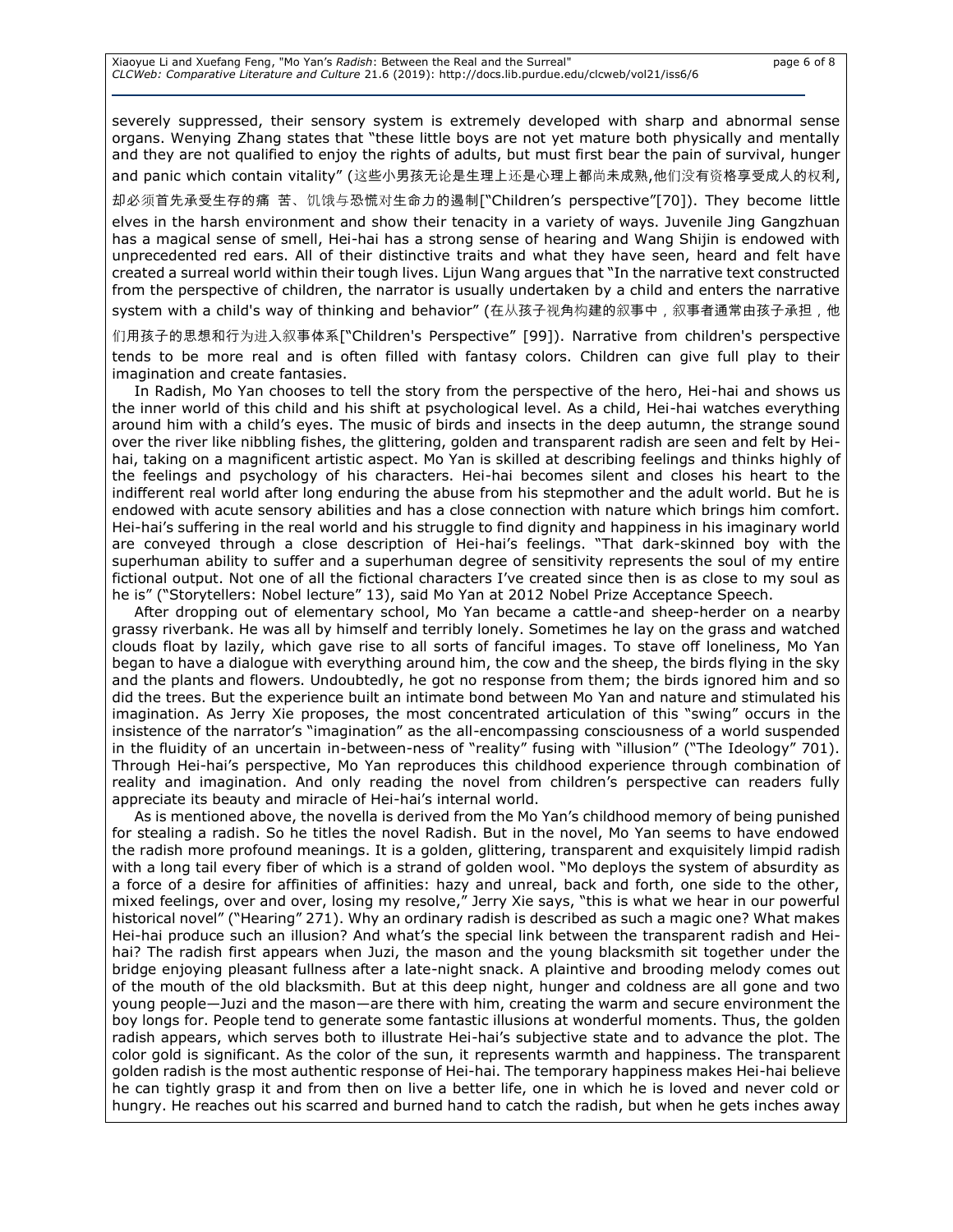Xiaoyue Li and Xuefang Feng, "Mo Yan's Radish: Between the Real and the Surreal" **page 7 of 8** page 7 of 8 *CLCWeb: Comparative Literature and Culture* 21.6 (2019): http://docs.lib.purdue.edu/clcweb/vol21/iss6/6

from it, the young blacksmith races up and snatches up the radish and then threw it into the river, producing a golden rainbow in front of Hei-hai's eyes. The disappearing of the radish seems to be a sign of the end of Hei-hai's short happiness. The next day, the old blacksmith leaves. This departure, together with the loss of the radish, causes Hei-hai to become absent-minded and upset. When he hears Juzi and the mason dating in the jute field, a strange feeling crashes over him. Juzi, a special girl to Heihai. As the first girl to care for him, she has fed him and protected him from the young blacksmith. She triggers a strong desire in Hei-hai for love and care. He feels warm about her. He even keeps a token a handkerchief she gave to him to bind up a wound. However, such a warm feeling seems to be an indication that the care from Juzi will be deprived soon. And that proves to be true. Once Juzi and the mason fall in love with each other, they appear to forget Hei-hai and stop going to the bridge to see him, which disappoints him a lot. He wants to see that golden and transparent radish again after he is forced to steal radish. But it seems wrapped in a dark red cloth, tattered and ugly. No matter how hard he works, the magic radish never shows up. He becomes jealous of the mason, like a child robbed of a toy, and helps the young blacksmith against the mason with a complicated feeling when they fight with each other. But to Hei-hai's surprise, Juzi is hurt on her right eye by the rocks flung by the young blacksmith during this fight. Under the situation, Hei-hai is terrified and squats down in the darkest corner, his teeth chattering.

The mason and Juzi never return after the fight. Hei-hai comes to the radish field and tries his best to find one like that hidden in the river, glittering, transparent and emitting a golden halo. He fails even though he digs up half of the radish field. That magic golden radish just disappears along with the vanishing of Juzi and the mason, the only two who care about him. The temporary happiness is coming to an end and what will come next is the endless suffering. It can be concluded that the golden and transparent radish is a symbol of humanity, which brightens up Hei-hai's life when he is warmed by the concern of others. That's the very reason why the same magic radish can no longer be found among the entire field of radishes when those who care and love him are gone.

The life styles and living conditions of the ordinary people in literary Gaomi Township actually epitomize those of Chinese in the same period, as was encountered by the author in childhood. Radish celebrates Hei-hai's indomitable vitality in the face of material shortage and emotional abuse. Facing difficulties, Hei-hai fabricates a fairy tale world to transcend the reality of misery, comfort himself and heal his physical and mental wound. The beauty and wonder of the imagined world is the best solution to getting rid of the pain and isolation from the real world, and his salvation can only be achieved with the special perspective and extraordinary senses. The shifts between realism and surrealism convey both Hei-hai's suffering and his surprising strength. The transparent, glittering, golden radish symbolizes Hei-hai's desire for humanity in his surroundings which is attractive but always beyond reach.

#### **Works Cited**

Breton, André. *Manifestoes of Surrealism.* U of Michigan P, 1929.

Cheng, Guangwei (程光炜). "颠倒的乡村-再读莫言的透明的红萝卜" (Upside-down village: reread *Radish* of MoYan). *Contemporary Literary Criticism*, no. 5, 2011, pp. 16-22.

---. "Children's perspective in literary works of Mo Yan and Kenzaburo Oe." *Journal of Japanese Study and Research*  4, 2007, pp. 70-74.

Davis-Undiano, Robert Con. "A Westerner's Reflection on Mo Yan." *Chinese Literature Today*, no. 3, 2013, pp. 21- 25.

Goldblatt, Howard. "Speaking Out." *Books World*, vol. 10, no. 11, 1995, pp. 260-65.

Inge, M. Thomas. "Mo Yan and William Faulkner: Influences and Confluences." *The Faulkner Journal*, no. 6, 1990, pp. 15-24.

Lee, Harper. *To kill a Mockingbird*. Grand Central publishing, 1988.

Liu, Zaifu (刘再复). "说不尽的莫言—答南方都市报记者陈晓勤问" ("Endless Mo Yan: Answering to the request of the reporter, Chen Xiaoqin from Southern Urban Daily"). *Contemporary Writers Review*, no. 4, 2013, pp. 4-10.

Mo, Yan (莫言). "Storytellers: Nobel lecture." *Chinese Literature Today*, no. 3, 2013, pp. 11-16.

---. 透明的红萝卜(Radish). Yangtze Art Publishing House, 2012.

---. *Radish*. Translated by Howard Goldblatt, Penguin Special, 2015.

Wang, Lijun (王黎君). "中国现代文学中的儿童视角" (Children's perspective in modern chinese literature). *Literary Review*, *no.* 6, 2005, pp. 98-106.

Xie, Jerry. "'Hearing' Moism in Sandalwood Death: Mo Yan Thought as 'the Spirit of Petty-Bourgeois Sentimentality and Social Fantasy.'" *International Critical Thought*, vol. 6, no. 2, 2016, pp. 267-92.

---. "The Ideology of Swinging between Reality and Illusion in Mo Yan's Pow!" *Front. Lit. Stud. China*, vol. 11, no. 4, 2017, pp. 688-738.